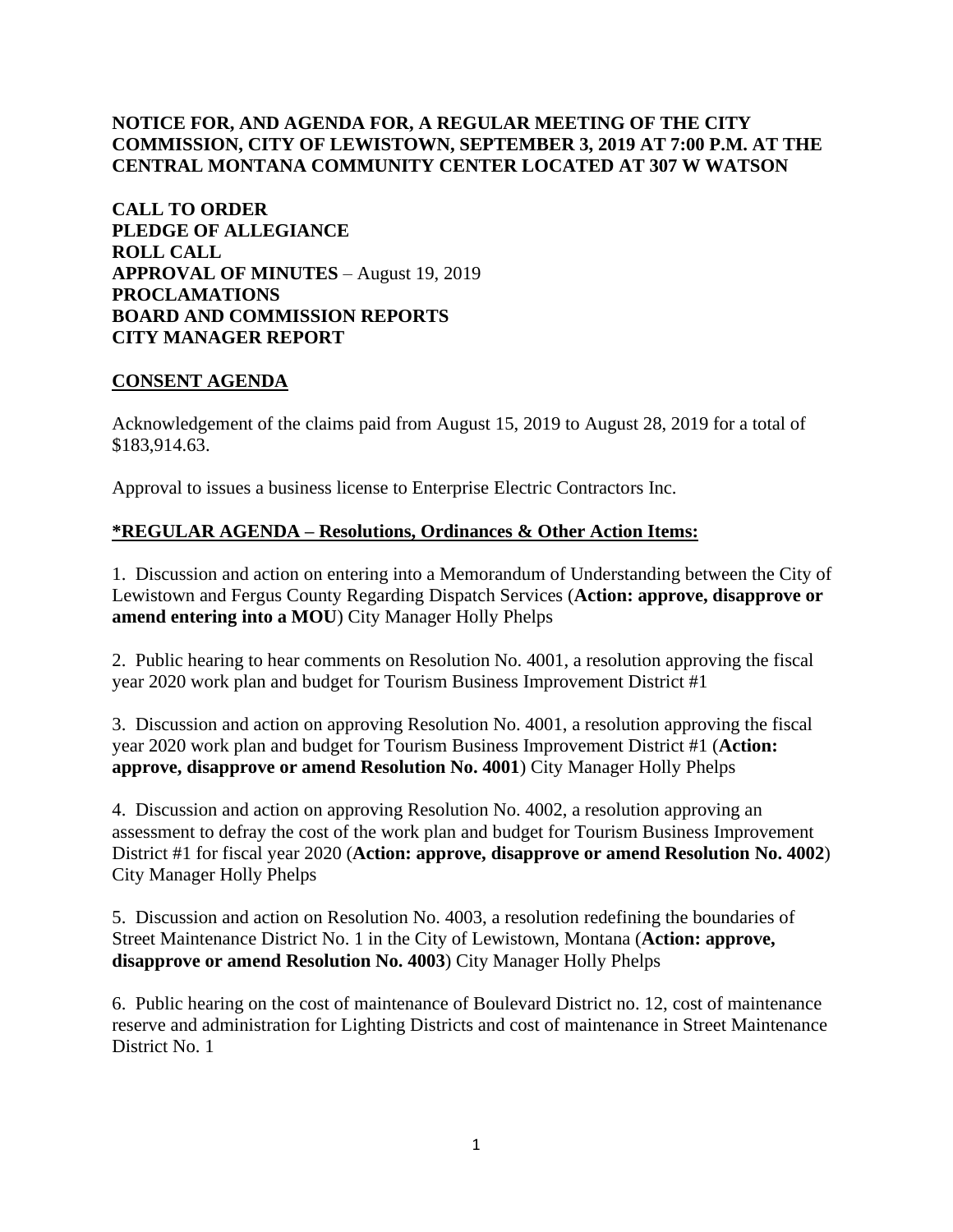7. Discussion and action on Resolution No. 4004, a resolution of the City Commission of the City of Lewistown levying and assessing a special tax to cover the cost of maintenance of Boulevard District No. 12, in the City of Lewistown, Montana for the fiscal year beginning July 1, 2019 and ending June 30, 2020 (**Action: approve, disapprove or amend Resolution No. 4004**) City Manager Holly Phelps

8. Discussion and action on Resolution No. 4005, a resolution levying and assessing the cost of maintenance reserve and administration, and supplying of electrical current for the street lights within the City of Lewistown, to properties within particular lighting districts (**Action: approve, disapprove or amend Resolution No. 4005**) City Manager Holly Phelps

9. Discussion and action on Resolution No. 4006, a resolution estimating the cost of maintenance in Street Maintenance District No. 1, specifying the assessment option and levying an assessment on properties for Street Maintenance (**Action: approve, disapprove or amend Resolution No. 4006**) City Manager Holly Phelps

10. Public hearing on the 2019-2020 budget for the City of Lewistown.

11. Discussion and action on Resolution No. 4007, a resolution relating to final budgets, budget authorities and annual appropriations for the fiscal year beginning July 1, 2019 and ending June 30, 2020 (**Action: approve, disapprove or amend Resolution No. 4007**) City Manager Holly Phelps

12. Public hearing on Resolution No. 4008, a resolution authorizing an increase in the City of Lewistown's mill levy in order to fund increases in premium contributions for medical group benefits for City employees and exempting the same from the mill levy calculation limitation provided for by law

13. Discussion and action on Resolution No. 4008, a resolution authorizing an increase in the City of Lewistown's mill levy in order to fund increases in premium contributions for medical group benefits for City employees and exempting the same from the mill levy calculation limitation provided for by law (**Action: approve, disapprove or amend Resolution No. 4008**) City Manager Holly Phelps

14. Discussion and action on Resolution No. 4009, a resolution providing for the annual tax levy mills for fiscal year beginning July 1, 2019 and ending June 30, 2020 (**Action: approve, disapprove or amend Resolution No. 4009**) City Manager Holly Phelps

15. Public hearing to hear comments on Resolution No. 4010, a resolution amending the 2018- 2019 budget of the City of Lewistown

16. Discussion and action on approving Resolution No. 4010, a resolution amending the 2018- 2019 budget of the City of Lewistown (Action: approve, disapprove or amend Resolution No. 4010) City Manager Holly Phelps

17. Discussion and action on approving Resolution No. 4011, a resolution designating an environmental certifying official for the City of Lewistown's Community Development Block